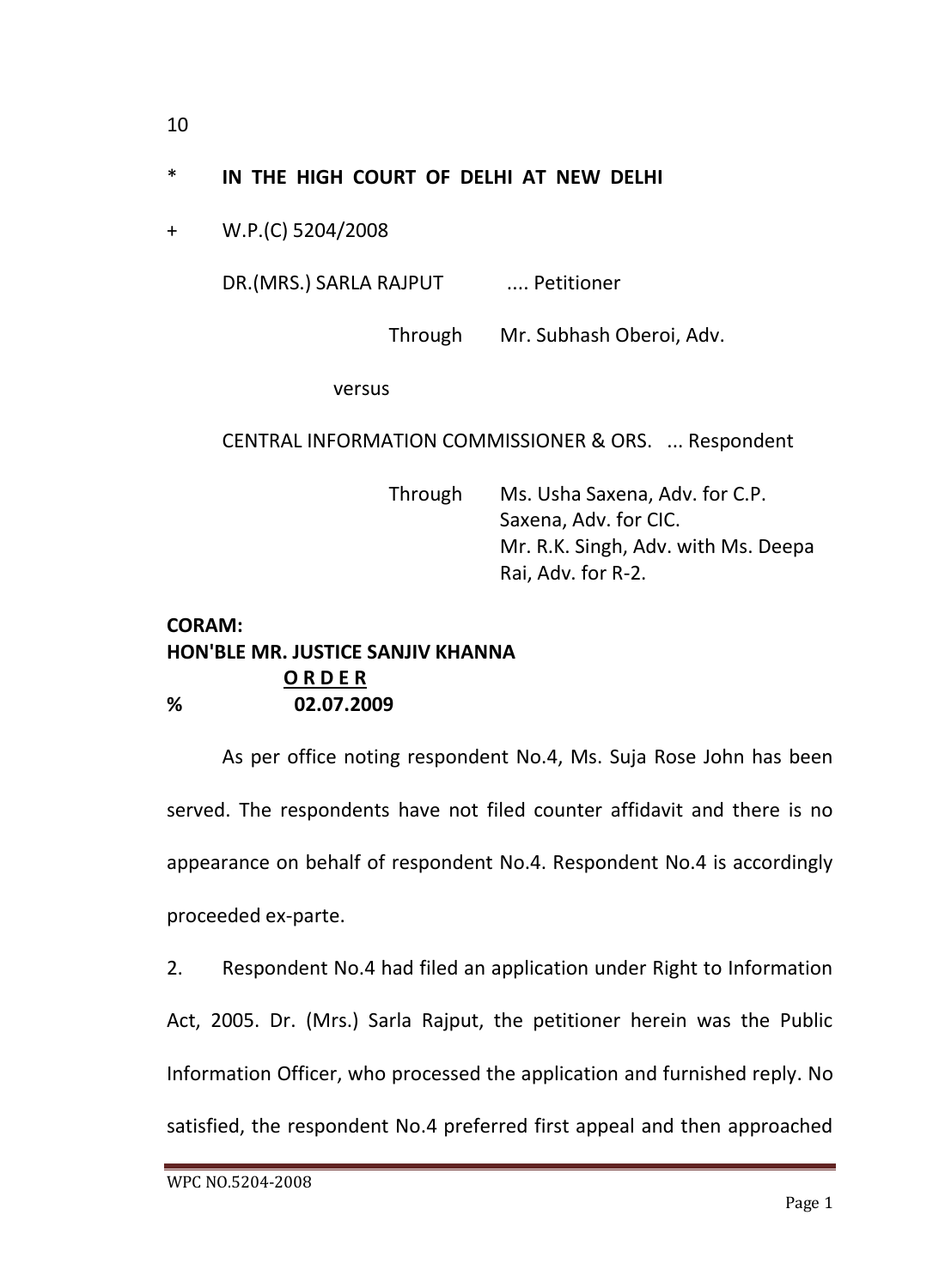the Central Information Commission by way of second appeal.

3. The Central Information Commission by order dated  $15<sup>th</sup>$  December, 2007 allowed the second appeal making observations against the stand taken by the National Council for Educational Research and Training(NCERT for short). By the same order dated  $15<sup>th</sup>$  December, 2007, the Central Information Commission also imposed a penalty of Rs.25, 000/- on the petitioner under Section 20(1) of the Right to Information Act, 2005. The relevant portion of the order dated  $15<sup>th</sup>$  December, 2007, reads:-

> "6. In the absence of the Appellant, The Commission heard the Respondents who insisted that they could not disclose the information asked for by the Appellant only because they had not been permitted to do so by the higher authorities. They wanted to bring to the commission's notice their published brochure containing the rules of their Department laying down that such information may be treated as confidential. Listening to them, it was obvious that they were completely oblivious of the fact that there was something in place now known as the Right to Information Act-2005. The Respondents kept on insisting that since they were officials they were bout by the rules contained in their published brochure. This, in fact, is the first time that the Commission has had to listen such a stand taken by the Respondents. It is all the more surprising for, now, the RTI-Act is more than two years old. The Commission takes grave objection to this stand of the Respondent and imposes a penalty of Rs. 25, 000/- on the PIO for what it considers willful suppression of facts under Section 20 (1) of the RTI-Act, which lays down as follows: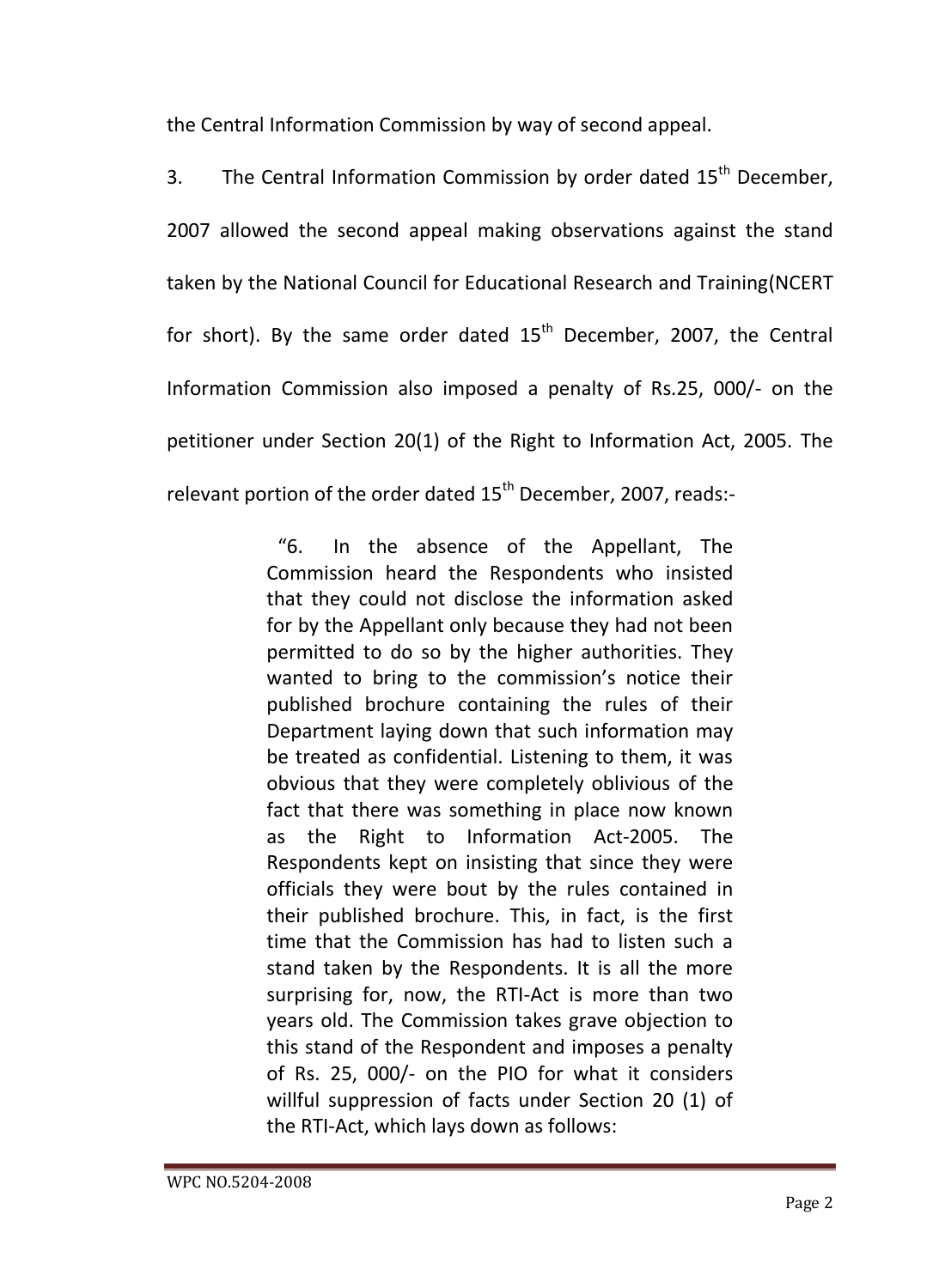"**20** (*1*) Where the Central Information Commission or the State Information Commission, as the case may be, at the time of deciding any complaint or appeal is of the opinion that the Central Public Information Officer or the State Public Information Officer, as the case may be, has, without any reasonable cause, refused to receive an application for information or has not furnished information within the time specified under sub-section (*1*) of section 7 or malafidely denied the request for information or knowingly given incorrect, incomplete or misleading information or destroyed information which was the subject of the request or obstructed in any manner in furnishing the information, it shall impose a penalty of two hundred and fifty rupees each day till application is received or information is furnished, so however, the total amount of such penalty shall not exceed twenty-five thousand rupees:"

## 4. Section 20(1) of the Right to Information Act, 2005 reads as under:

"**20**. Penalties.- (*1*) Where the Central Information Commission or the State Information Commission, as the case may be, at the time of deciding any complaint or appeal is of the opinion that the Central Public Information Officer or the State Public Information Officer, as the case may be, has, without any reasonable cause, refused to receive an application for information or has not furnished information within the time specified under subsection (*1*) of section 7 or malafidely denied the request for information or knowingly given incorrect, incomplete or misleading information or destroyed information which was the subject of the request or obstructed in any manner in furnishing the information, it shall impose a penalty of two hundred and fifty rupees each day till application is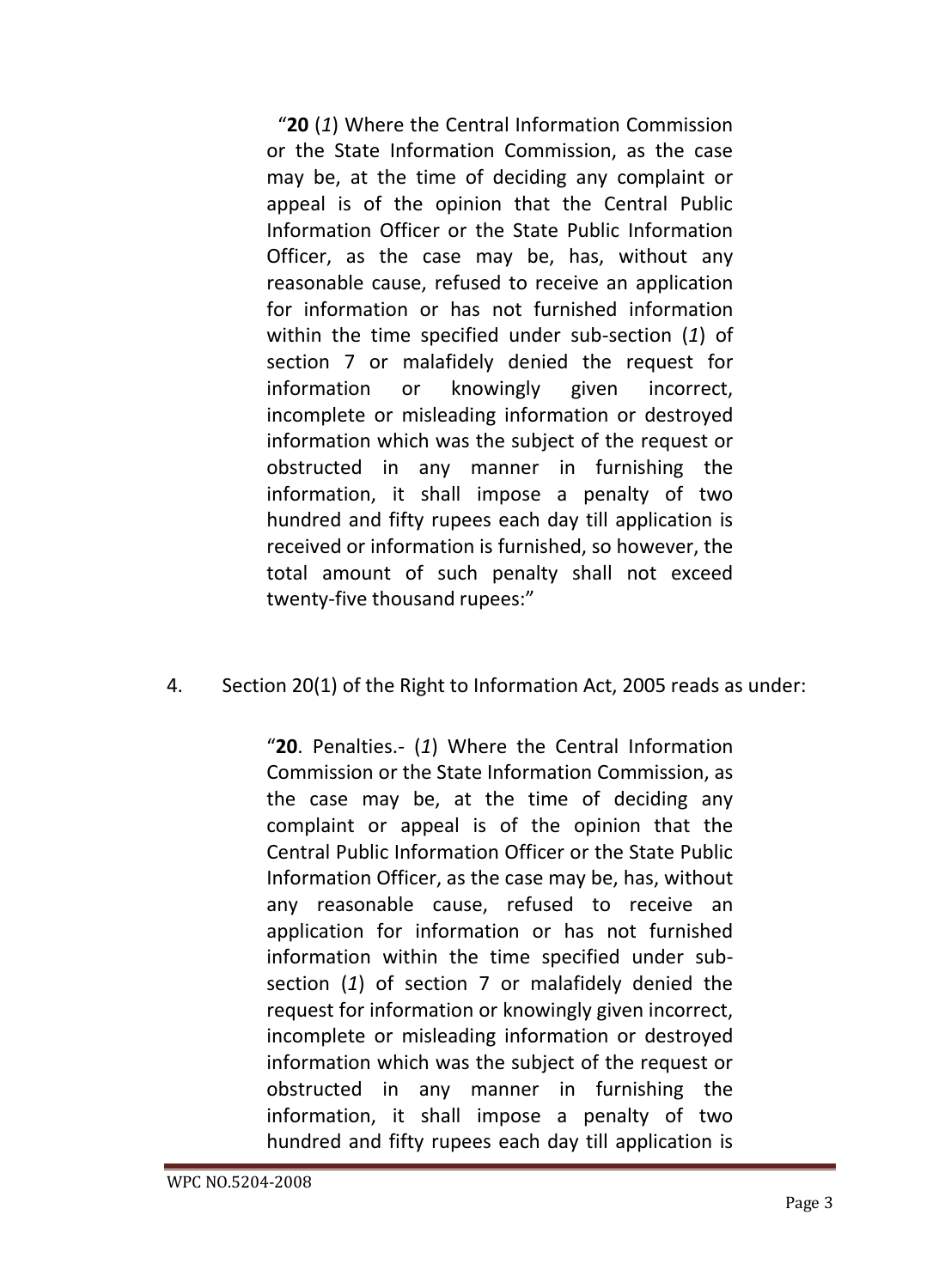received or information is furnished, so however, the total amount of such penalty shall not exceed twenty-five thousand rupees:

Provided that the Central Public Information Officer or the State Public Information Officer, as the case may be, shall be given a reasonable opportunity of being heard before any penalty is imposed on him:

Provided further that the burden of proving that he acted reasonably and diligently shall be on the Central Public Information Officer or the State Public Information Officer, as the case may be.

(*2*) Where the Central Information Commission or the State Information Commission, as the case may be, at the time of deciding any complaint or appeal is of the opinion that the Central Public Information Officer or the State Public Information Officer, as the case may be, has, without any reasonable cause and persistently, failed to receive an application for information or has not furnished information within the time specified under sub-section (1) of section 7 or malafidely denied the request for information or knowingly given incorrect, incomplete or misleading information or destroyed information which was the subject of the request or obstructed in any manner in furnishing the information, it shall recommend for disciplinary action against the Central Public Information Officer or the State Public Information Officer, as the case may be, under the service rules applicable to him."

5. Before imposing penalty of Rs. 25,000/- vide order dated  $15<sup>th</sup>$ December, 2007 reasonable opportunity of hearing was not granted to the Public Information Officer i.e. the petitioner. No notice was issued to the petitioner to explain her stand and justify her position. Proviso to Section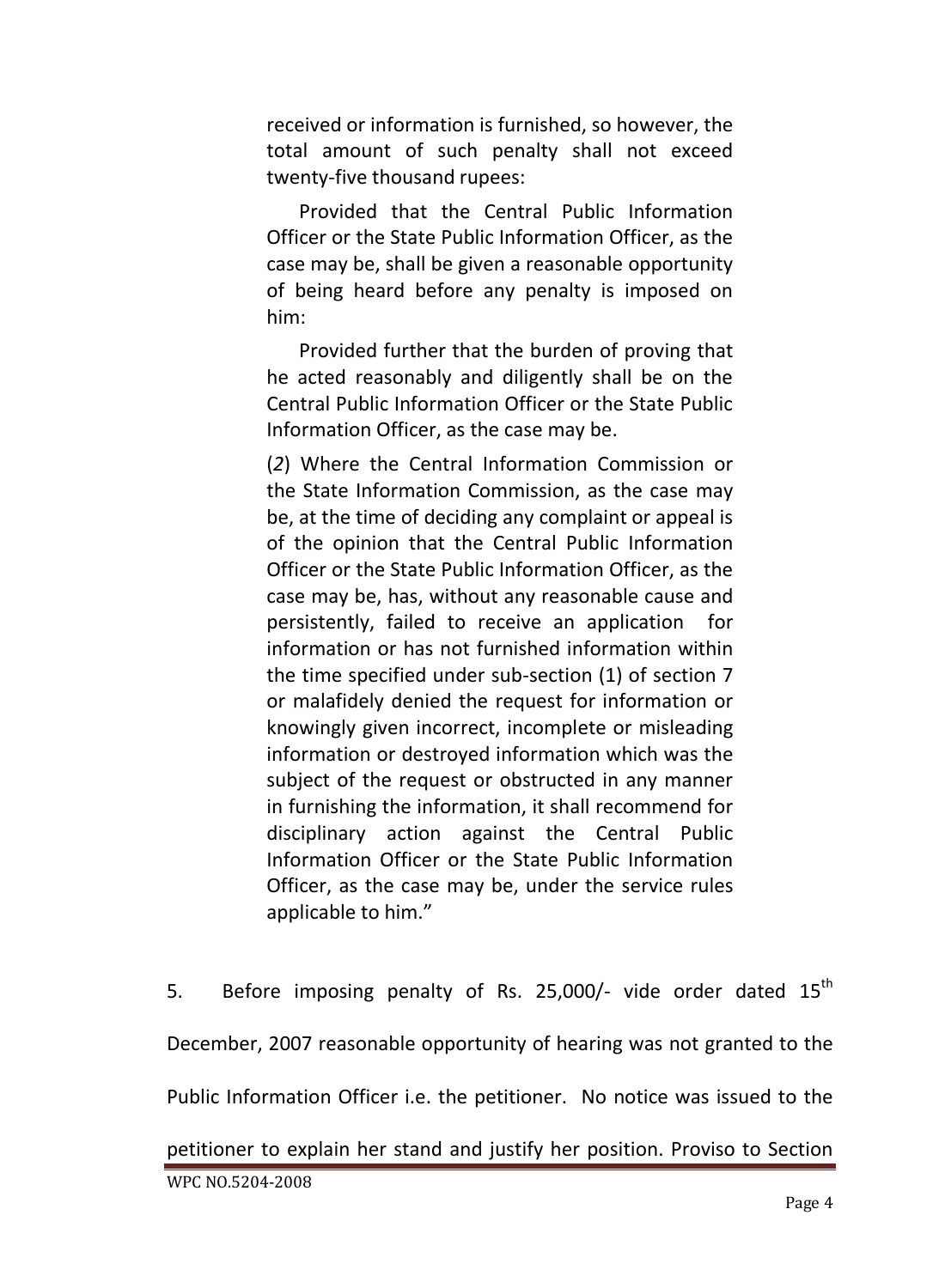20(1) requires and mandates reasonable opportunity of being heard before a public information officer is burdened with penalty. Further penalty under Section 20(1) of the Act can be imposed when conditions mentioned therein are satisfied. Penalty is not automatic or mandatory when an appeal is allowed by the Central Information Commissioner.

6. The stand of the petitioner is that she had retired from services of NCERT on  $31<sup>st</sup>$  January, 2007 and she did not have any information about pendency of the appeal before the Central Information Commission. It may be also noted that personal penalty of Rs.25, 000/- has been imposed on the petitioner and the said penalty is to be recovered as per the order dated 15<sup>th</sup> December, 2007 from the salary of the petitioner and as per the second order dated  $23<sup>rd</sup>$  June, 2008 from the pension payable to the petitioner.

7. In these circumstances, there is clear violation of proviso to Section 20(1) of the Right to Information Act, 2005. Order dated  $15<sup>th</sup>$  December, 2007 imposing penalty of Rs. 25, 000/- on the petitioner cannot be sustained. It is accordingly set aside.

8. Counsel for the Central Information Commission has drawn my attention to order dated 23<sup>rd</sup> June, 2008. This order was passed pursuant to an application for review made by NCERT. After order dated 15<sup>th</sup> December,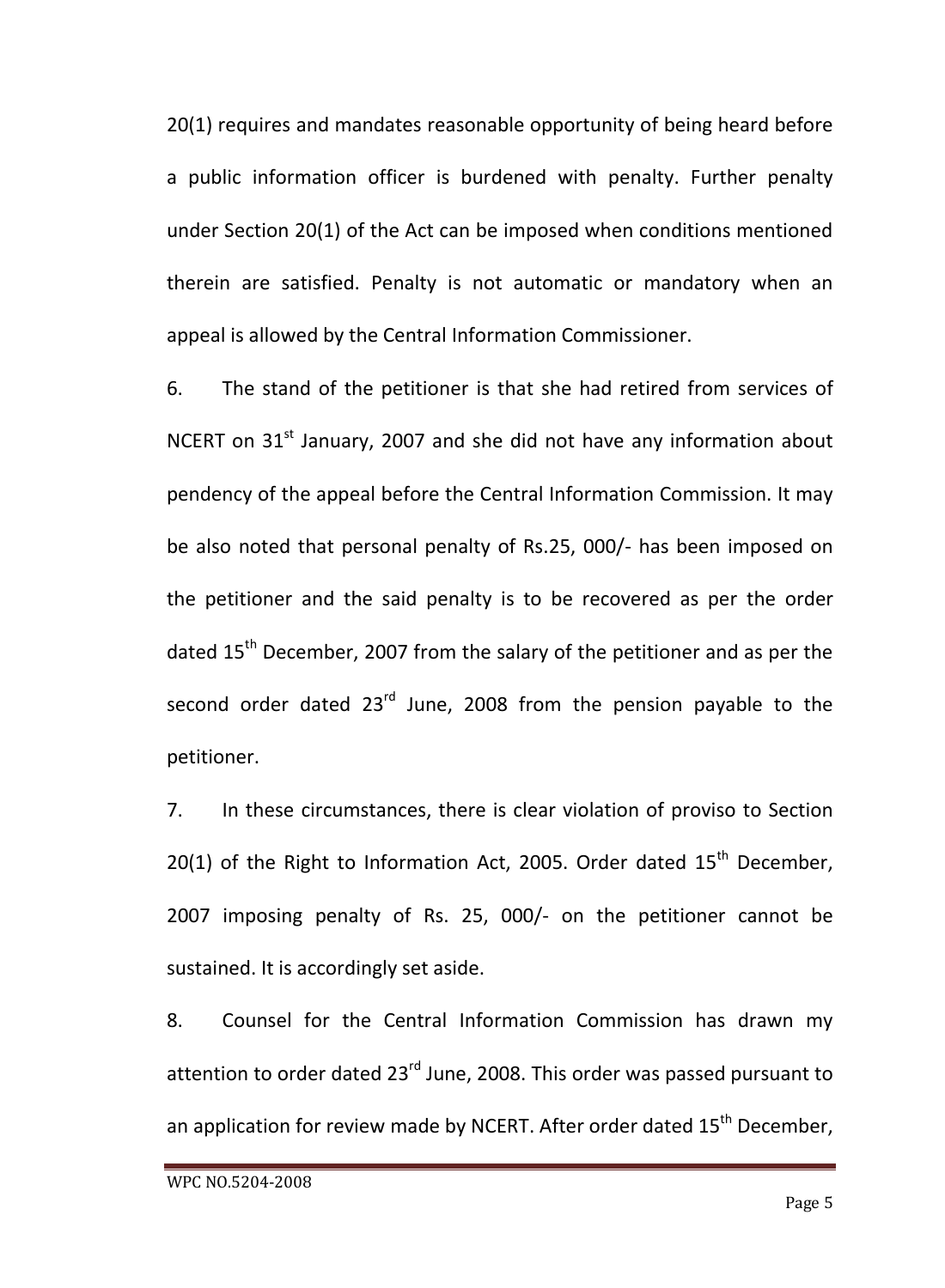2007 imposing penalty of Rs. 25,000/- was passed, a show cause notice under Section 20(1) of the Right to Information Act, 2005 was issued to the petitioner on 15<sup>th</sup> January, 2008. The Right to Information Act, 2005 under Section 20(1) does not envisage a post decisional show cause notice. Show cause notice has be issued before a penalty order is passed and before any final findings are recorded for imposing penalty under Section 20(1) of the Right to Information Act, 2005. In fact, the counsel for the petitioner disputes the receipt of notice dated  $15<sup>th</sup>$  January, 2008. In these circumstances, I do not think that order dated  $23^{rd}$  June, 2007 can be sustained. The said order is also set aside.

9. The matter is remanded back to the Central Information Commission to decided the question whether any penalty should be imposed on the petitioner under Section 20(1) of the Right to Information Act, 2005. The petitioner will appear before the Central Information Commissioner on  $10<sup>th</sup>$ August, 2009 either in person or through a representative. The Central Information Commissioner will re-examine the question whether any penalty should be imposed upon the petitioner under Section 20(1) of the Right to Information Act, 2005 without being influenced by the earlier orders. It is clarified that this Court has not expressed any opinion on merits.